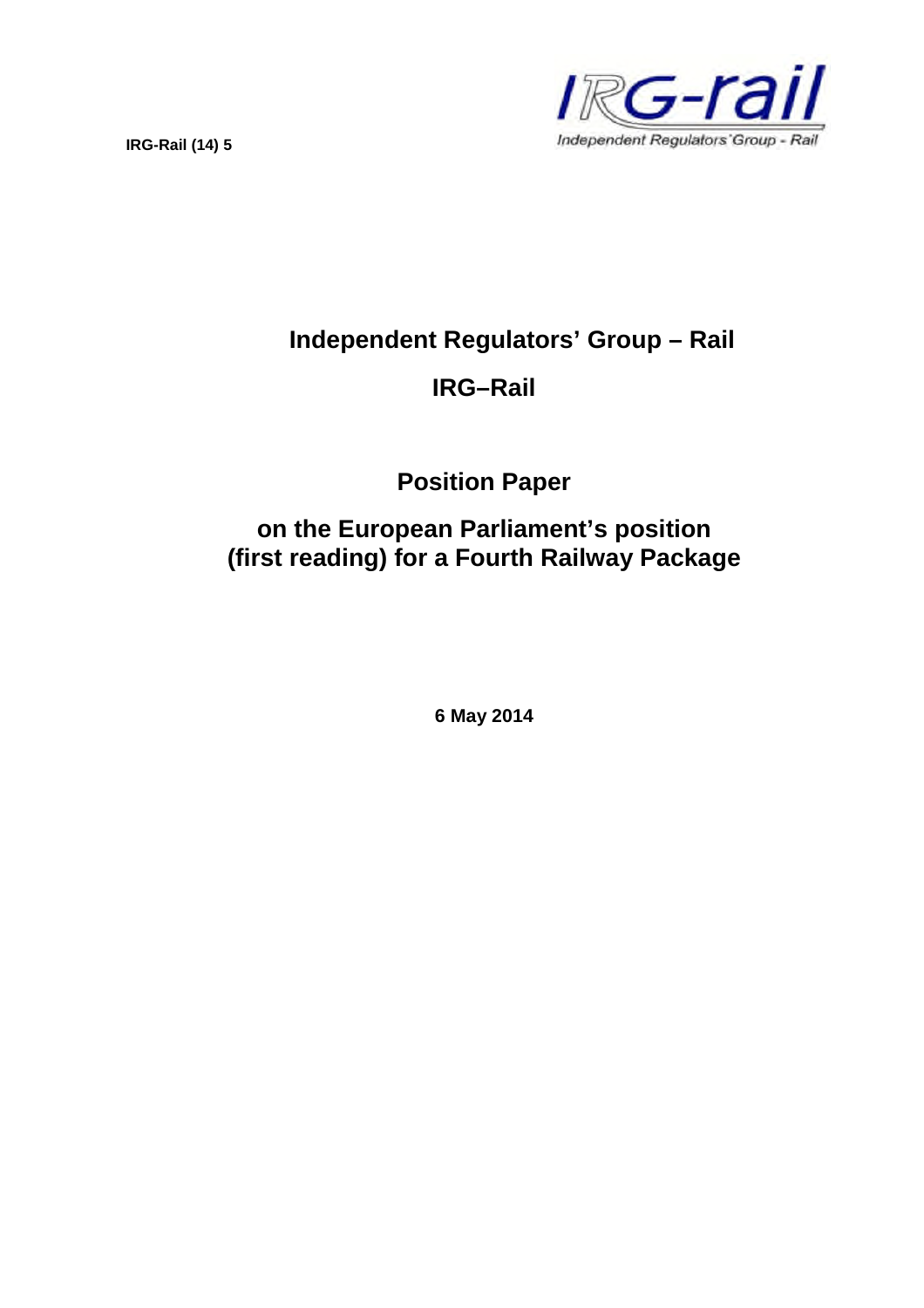

## **Introduction**

- 1. On 26 February 2014 the European Parliament (EP) adopted its first reading<sup>1</sup> on the Commission's proposals forming the so-called Fourth Railway Package<sup>2</sup>. The package and the relevant EP resolutions address the following important issues:
	- the liberalisation of domestic passenger transport market,
	- a structural reform and improvements of infrastructure governance and
	- further harmonisation regarding interoperability, safety issues and the role of the European Rail Agency.
- 2. This paper aims to comment on this first reading adopted by the EP, and builds on previous IRG-Rail<sup>3</sup> position papers. The paper clearly focuses on the main elements of the so-called "market pillar" of the package (amendments of Directive 2012/34/EU and of Regulation 1370/2007) and their impact on the regulatory work of IRG-Rail members. It presents our views in relation to our individual responsibilities, without, however, necessarily reflecting all individual policy positions at national level.

### **Executive summary**

- 3. IRG-Rail strongly supports the aim of encouraging competition in the rail sector, as a mechanism for promoting efficiency and performance. Opening the domestic passenger market for rail is a vital step in creating a genuine single European rail market. In this respect IRG-Rail welcomes the EP's endorsement of the opening of the domestic passenger services in all Member States from 2019. However, we regret that many of the amendments significantly weaken the objective of developing the Single European Rail Area - in particular by imposing lighter controls on vertically integrated companies, and postponing mandatory competitive tendering procedures for public service contracts to 2023, with very significant exceptions for direct award still allowed.
- 4. IRG-Rail supports the effort made by the EP in drafting and negotiating amendments, in particular:
	- introducing open access as a general rule,
	- keeping the possibility for Member States to choose their own approach on how to liberalise their domestic passenger markets,
	- extending the role and functions of Regulatory Bodies in areas such as oversight of integrated ticketing and cooperation agreements.
- 5. On the other hand, we are particularly concerned about the following amendments:
	- extending the possibility for direct awards of public service contracts, allowing very significant exceptions;
	- postponing competitive tendering procedures to 2023;
	- undermining market liberalisation by introducing additional possibilities of limiting open access where public service contracts have been tendered;

<sup>&</sup>lt;sup>1</sup> http://www.europarl.europa.eu/sed/acts.do

<sup>&</sup>lt;sup>2</sup> http://ec.europa.eu/commission\_2010-2014/kallas/headlines/news/2013/01/fourth-railway-package\_en.htm

 $3$  IRG-Rail (13) 07 - Fourth package amendments position paper (1), IRG-Rail (13)  $5$ \_rev2 - Fourth Package position paper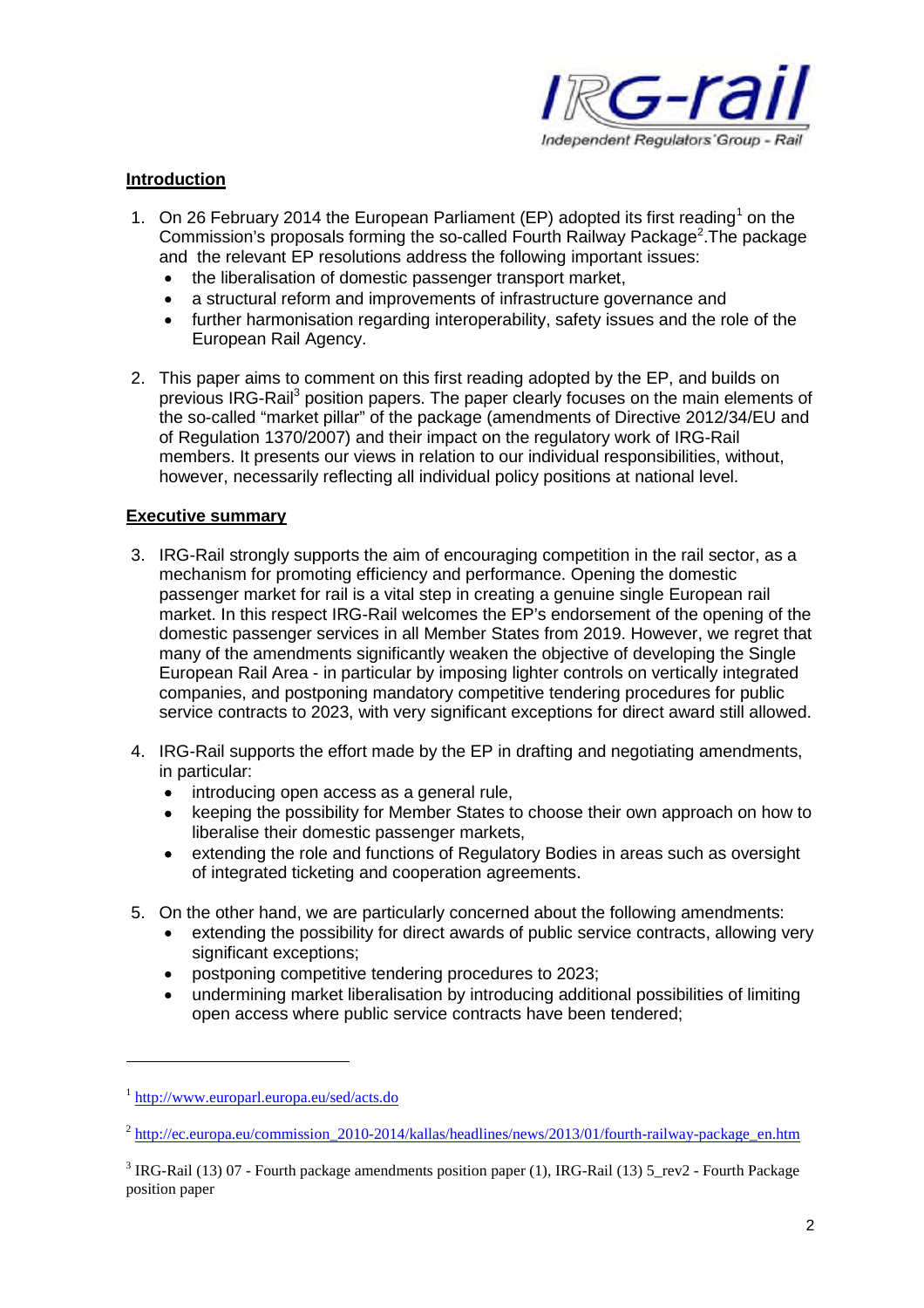

- weakening the proposals to ensure the effective independence of infrastructure managers, and financial transparency within vertically integrated structures in particular, by softening the so-called Chinese walls;
- assigning new tasks to Regulatory Bodies without ensuring a harmonised minimum legal basis or sufficient instruments to fulfil these;
- introducing an unclear mandatory ticketing scheme without an assessment of the impact on a successful market opening and efficient (price) competition between railway undertakings;
- establishing a European Regulator replacing the newly founded Network of European Rail Regulators, and thereby undermining the competences of national regulators.
- 6. IRG-Rail's detailed thoughts and concerns regarding both EP resolutions of the market pillar of the package are detailed below.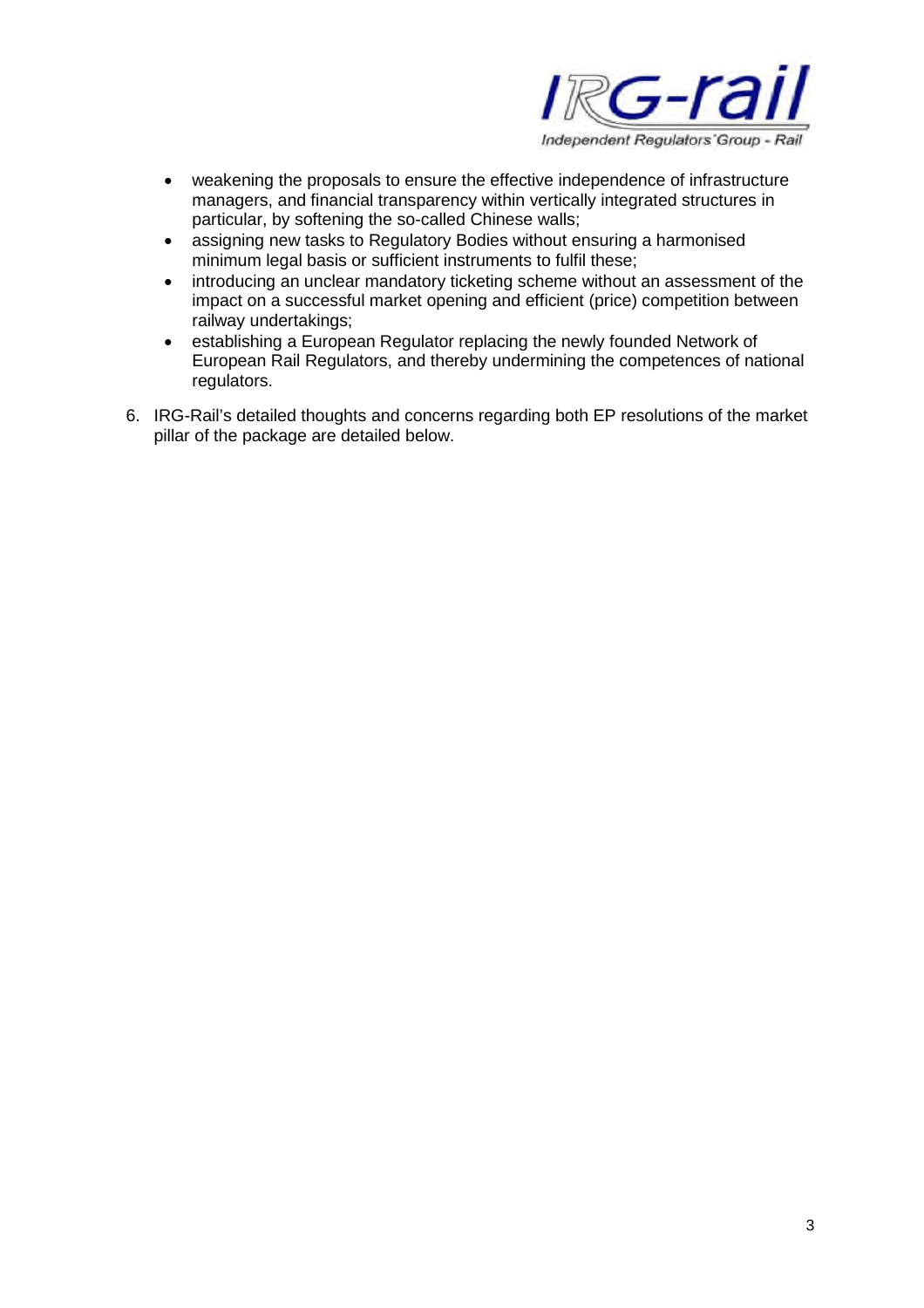

### **II. EP Resolution on the proposal for a directive amending Directive 2012/34/EU**

#### **Opening of the market for passenger transport services by rail**

- 7. IRG-Rail welcomes the intended liberalisation of the domestic passenger market as a means of creating a more competitive sector with high quality services to the benefit of customers. It can contribute to increased efficiency of rail, a better match between services and passengers wishes, and can incentivise innovation.
- 8. With regard to the existing different experiences of the process and various approaches to market opening, IRG-Rail welcomes the flexible approach given for Member States in this respect. We support open access as the general rule for market opening, whilst recognising the potential of competitively tendered public service contracts.
- 9. We support that Member States have the possibility of finding the right balance between these two models by limiting open access in order to protect services operated under a public service contract (PSC) when the economic equilibrium of that PSC would be compromised by open access. We regret that this approach has been watered-down by the first reading of the EP.
- 10. IRG-Rail welcomes the proposal clarifying that all passenger services that are not part of a public service contract are considered to be open access services.<sup>4</sup>
- 11. But IRG-Rail has serious concerns about the foreseen additional possibility of limiting open access in cases where a PSC has been allocated by way of a competitive tendering procedure, without having to perform the economic equilibrium test.<sup>5</sup> IRG-Rail fears such an additional possibility could seriously impede and turn back the opening of the market.
- 12. IRG-Rail supports the rationale of objective criteria for defining economic equilibrium<sup>6</sup>, but believes that Regulatory Bodies need discretion in specifying any details of revenue generation. In particular, a requirement for the new service to be 'mainly' generative could act as an impassable barrier to potential open access operators. Any test must take into account the whole PSC, and not just the individual route. Furthermore, Regulatory Bodies should be able to include the potential benefits of competition in their analysis, particularly with regards to ticket price and service levels.
- 13. To conduct a robust economic equilibrium analysis, Regulatory Bodies will require access to the relevant information from stakeholders concerned. This will include information on revenues and passenger numbers from the operator of the PSC, and the business plan of the new entrant.
- 14. IRG-Rail would like to point to inconsistencies between the proposed definitions of high speed lines in this directive and in the amended version of the interoperability

 $4$  EP amendment 68

 $<sup>5</sup>$  EP amendment 69 and 114</sup>

<sup>6</sup> Ibid.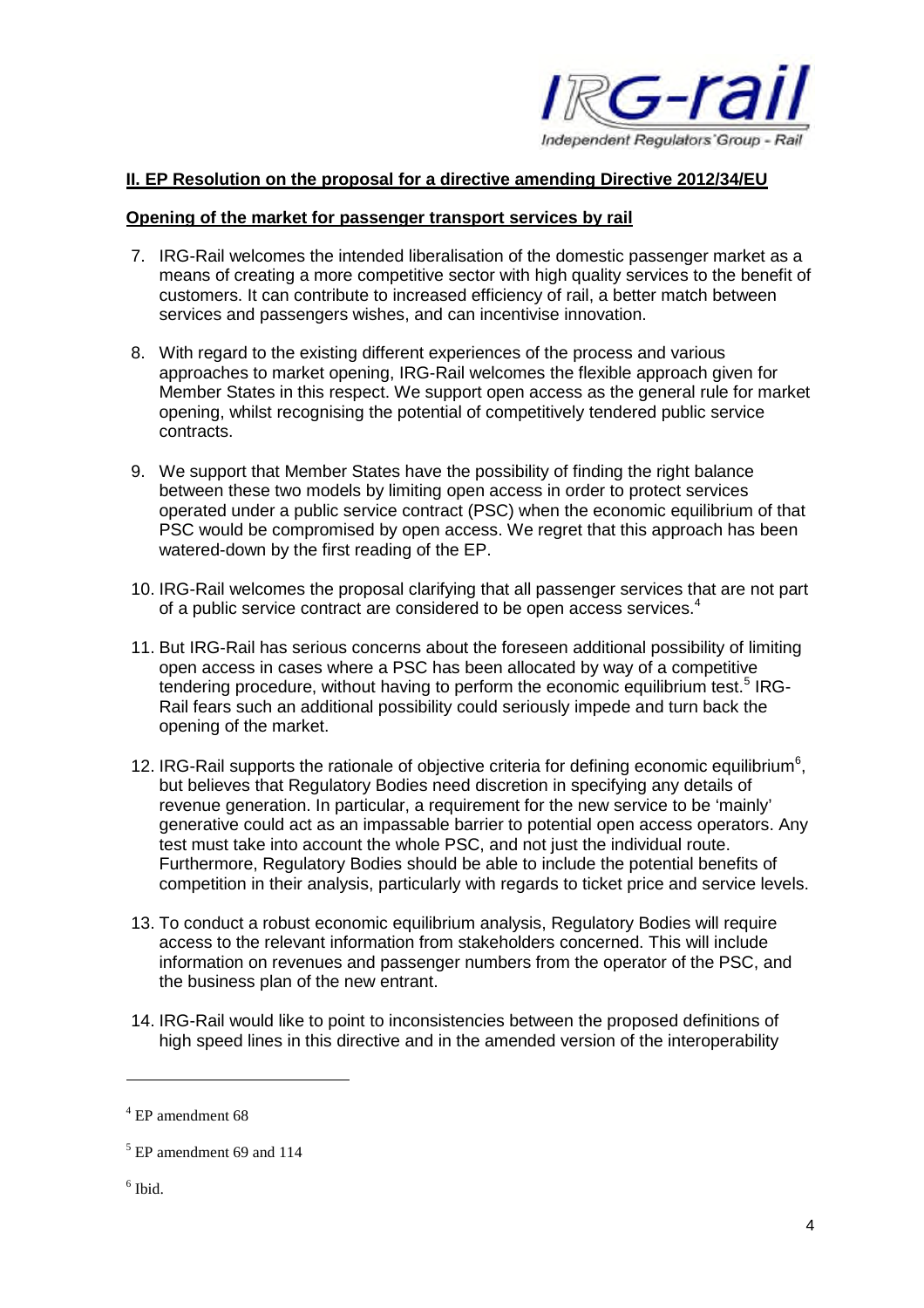

directive in the Fourth Railway Package<sup>7</sup>. Furthermore we question whether it is useful to insert vague criteria like "most of the journey"<sup>8</sup>.

#### **Infrastructure Governance**

- 15. Regarding the amendments to the section on infrastructure governance, IRG-Rail is disappointed by the final EP agreement. It is of particular importance in view of the EP position that allows Member States to continue to choose between an integrated or separated structure. The adopted text fails to ensure the independence of infrastructure managers in the exercise of its core functions, or the necessary financial transparency within vertically integrated structures. We particularly regret the narrowing of the Infrastructure Manager's essential functions which are now limited to capacity allocation and charging. $9$  The resulting lack of independence in, for instance, traffic management carries a risk of discrimination.
- 16. The EP voted for greater flexibility in the granting of loans from the holding company to the infrastructure manager<sup>10</sup>. We understand that if loans may be granted within a vertically integrated undertaking, this should only be possible from the holding company to the infrastructure manager at market price, and under close supervision of the Regulatory Body. We are also concerned that in these circumstances the separation of financial flows will be difficult to monitor, as transparency may be compromised.
- 17. Nevertheless, we welcome that the burden of proof in demonstrating to the Regulatory Body that the loan is granted at market price lies on the holding company. Regulatory Bodies would require strong supervisory powers, including defining the criteria of a "market price" and assessing the given rate of interest *ex ante* and if necessary ex post, Some Regulatory Bodies already have experience or responsibility in the assessment of 'market price', and this is an area that IRG-Rail intends to explore further. As such, we emphasise the need for outcome-focused principles that Regulatory Bodies can develop and work towards, rather than prescriptive mechanisms.

### **Cooperation agreements**

18. Regarding the proposed cooperation agreements between infrastructure managers and railway undertakings, we acknowledge the rationale of retaining synergy effects and network benefits<sup>11</sup>. However we consider that they must not compromise the principles upon which an open market is built. In this context IRG-Rail welcomes the wording that clearly requires cooperation agreements to be transparent, nondiscriminatory and non-exclusive, ensuring that such cooperation agreements must be offered to all interested parties in the same manner. Furthermore, if cooperation

 $11$  EP amendments 120, 56

 $7$  (Annex I, 1 and 2)

<sup>8</sup> EP amendment 54

 $9$  EP amendments 121, 122, 124/rev

<sup>&</sup>lt;sup>10</sup> EP amendment 123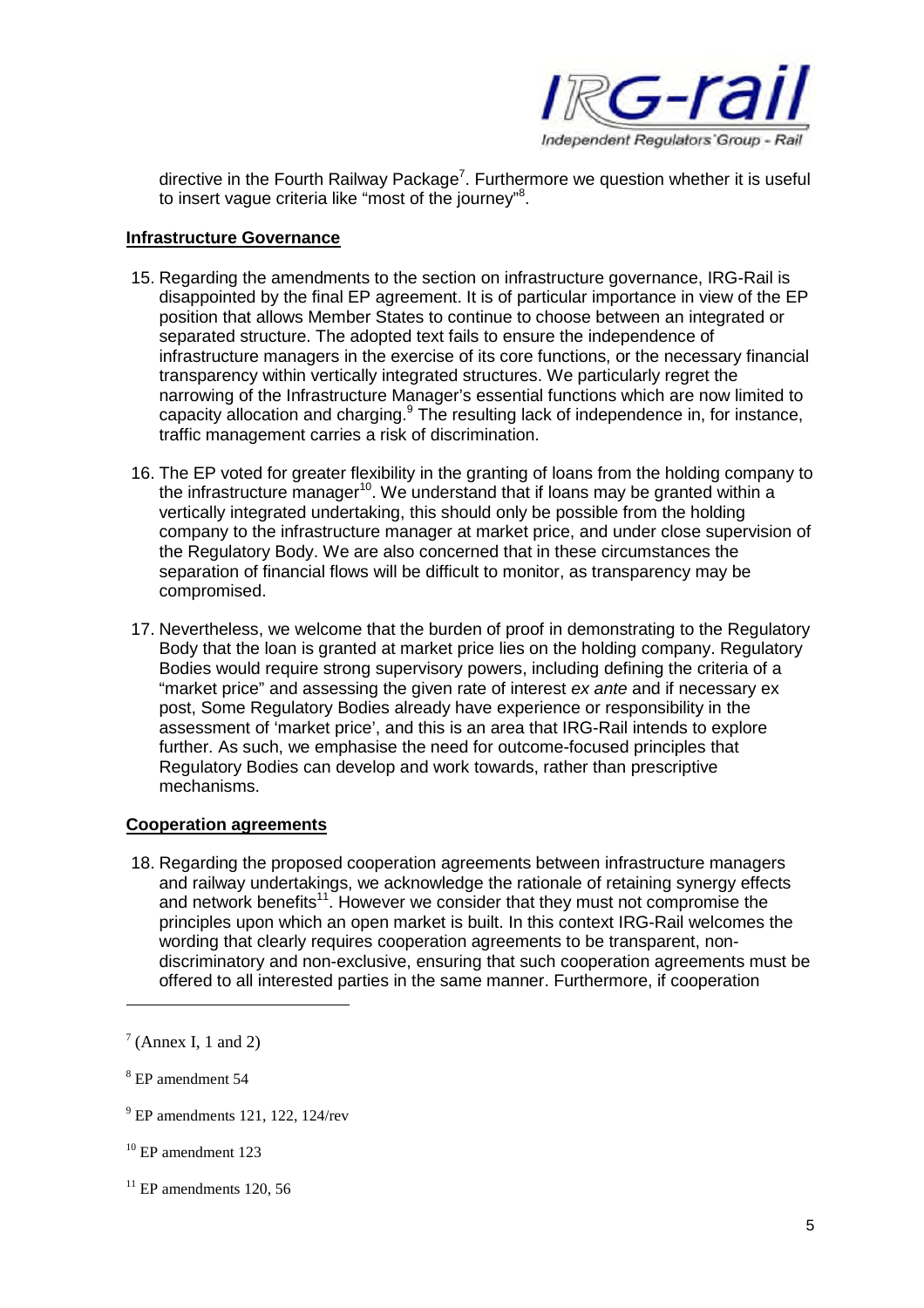

agreements are allowed then strong regulatory oversight is necessary. IRG-Rail welcomes the relevant provisions in this respect. Regarding the proposal that the incentive given to an applicant shall consist in reductions of track access charges, corresponding to possible cost savings for the infrastructure manager, IRG-Rail believes that the incentives should be left to the discretion of infrastructure managers. They may take the forms of reduction in track access charges but could also consist of, for example, a better coordination of maintenance works.

- 19. IRG-Rail considers it important that those requirements apply to cooperation agreements between infrastructure managers belonging either to a vertically integrated or a separated undertaking with other applicants. IRG-Rail welcomes the provision<sup>12</sup> which addresses the infrastructure manager of a vertically integrated as well as a separated undertaking, but we question the different treatment applied to vertically integrated and separated infrastructure management structures in relation to those cooperation agreements<sup>13</sup>. We support that such cooperation agreements should provide the necessary incentives, but would recommend referring to a nonexhaustive list of incentives, rather than only to "financial" incentives.
- 20. As such, we are in favour of the wording in the new article 6a, subject to the comments above. However we have some concerns about the exclusion of such cooperation agreements between an infrastructure manager and railway undertaking within the same vertically integrated structure. If such cooperation agreements exist, they should be subject to the same rules and regulatory oversight as those cooperation agreements in the above paragraph.
- 21. IRG-Rail also notes that the EP's amendment<sup>14</sup> suppresses the provision forbidding delegation of the infrastructure manager's functions to other legal entities within the vertically integrated undertaking. Instead, the EP proposes to allow subcontracting of specific development, renewal and maintenance works.
- 22. We recognise that subcontracting has valid advantages for the infrastructure manager for some specific functions, but we note that the difference between cooperation agreements foreseen in the new article 6a and subcontracting is not very clear. For instance, maintenance work can be subject to both cooperation agreements and subcontracts.
- 23. Therefore, IRG-Rail sees the merits in having only one article authorising such cooperation for vertically integrated entities (whether called cooperation agreements or subcontracting) which should be limited to only where an added value can be justified to the Regulatory Body and the agreement is limited in time and scope. Cooperation agreements under the new article 6a are required to be non-exclusive, nondiscriminatory and transparent while respecting the appropriate confidentiality of commercially sensitive information. They aim at efficiency incentives, are limited in time and geographical scope and approved by the Regulatory Body. Therefore, IRG-Rail

 $12$  EP amendment 120, art 6a

<sup>&</sup>lt;sup>13</sup> It is not clear, why EP amendment 56 (art. 7 4a) becomes necessary, which also has a slightly different wording to art 6a.

 $14$  EP amendment 124/rev. 7(b) para 6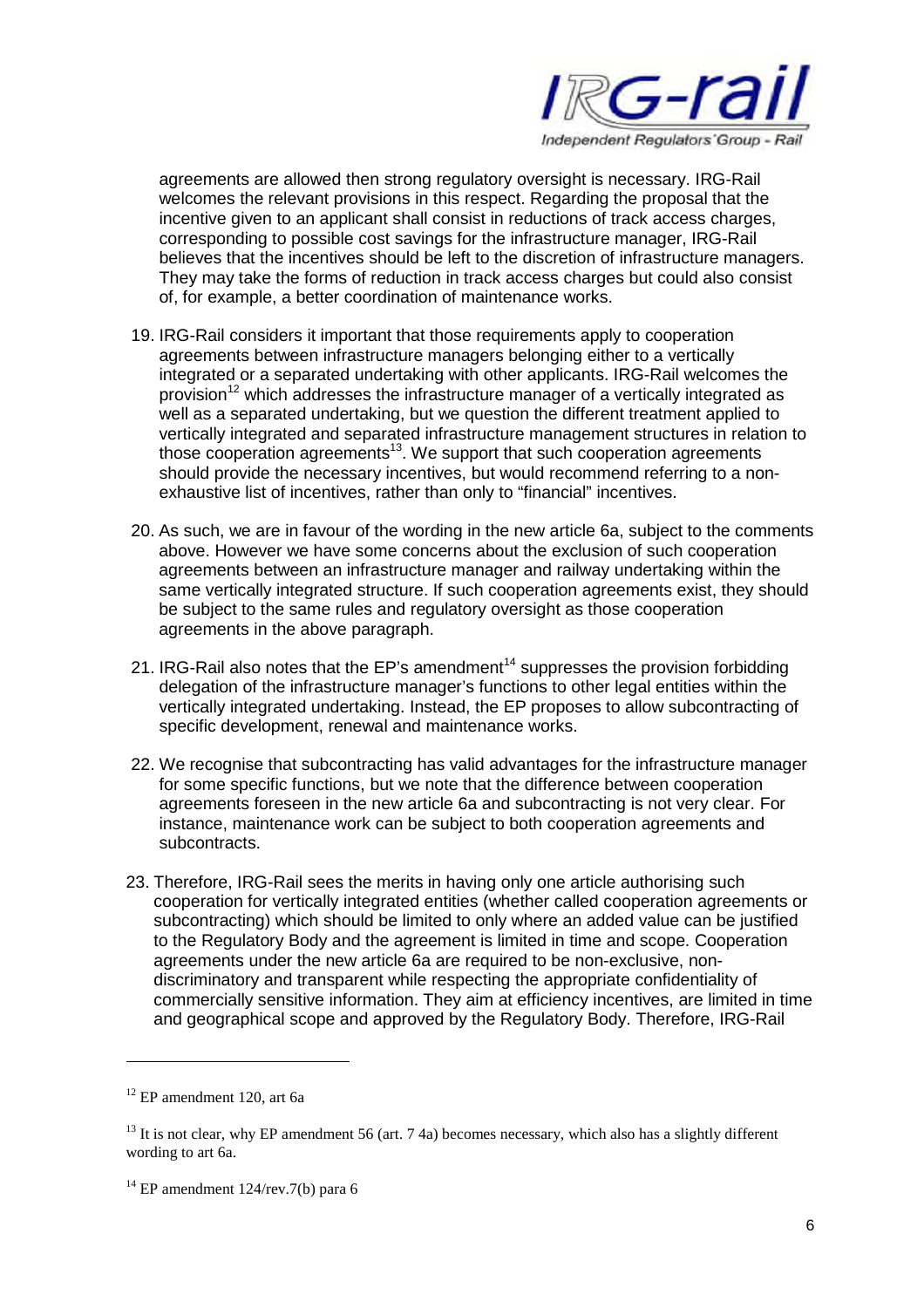

considers subcontracting should follow similar principles and be subject to regulatory oversight.

#### **Chinese Walls**

- 24. IRG-Rail is also very concerned about the amendments watering down the strict 'Chinese wall' safeguards that are necessary to ensure the effective independence of the infrastructure manager, its management and staff within a vertically integrated structure. IRG-Rail has particular concerns about the following amendments:
	- deleting the Commission's proposal that infrastructure managers shall raise funds on the capital markets independently and not via other legal entities within the vertically integrated undertaking, which softens the necessary "Chinese walls" with view to financial transparency.
	- deleting the Commission's proposal that members of the supervisory or management boards and senior staff members of the other legal entities within the vertically integrated undertaking must not be in the management board or be senior staff members of the infrastructure manager. To allow a person to be a member of both management boards would create a serious risk of conflict of interest.<sup>16</sup>
	- deleting the Commission's proposals on the separate location of the infrastructure manager, the protection of access to information systems, and limitation of contacts with the other legal entities of the vertical integrated undertaking. The intended changes allowing for cooperation between the infrastructure manager and the other legal entities may weaken the necessary Chinese walls within a vertically integrated undertaking. This raises concern especially with regards to the development of information systems, a sensitive and important area where there is a serious risk of discrimination.<sup>17</sup>
	- deleting the provision ensuring that members of the supervisory or management board and senior staff of the infrastructure manager must hold no interest in or receive any financial benefit from any other legal entity within a vertically integrated undertaking. The deletion further undermines the necessary safeguards to ensure effective independence of the infrastructure manager.<sup>18</sup>
- 25. IRG-Rail recognises that the EP is on the one hand softening the "Chinese walls", while on the other hand was seeking, in the amendments voted at the TRAN committee, to reinforce the role of national rail regulators in this respect.
- 26. IRG-Rail considers it important for the Regulatory Bodies to perform an oversight role in this respect, with the flexibility of adopting a regulatory regime appropriate to the circumstances of different Member States. However, we note that the first reading text

 $15$  EP amendment 123

<sup>16</sup> EP amendment 124/rev

 $17$  Ibid.

 $18$  Ibid.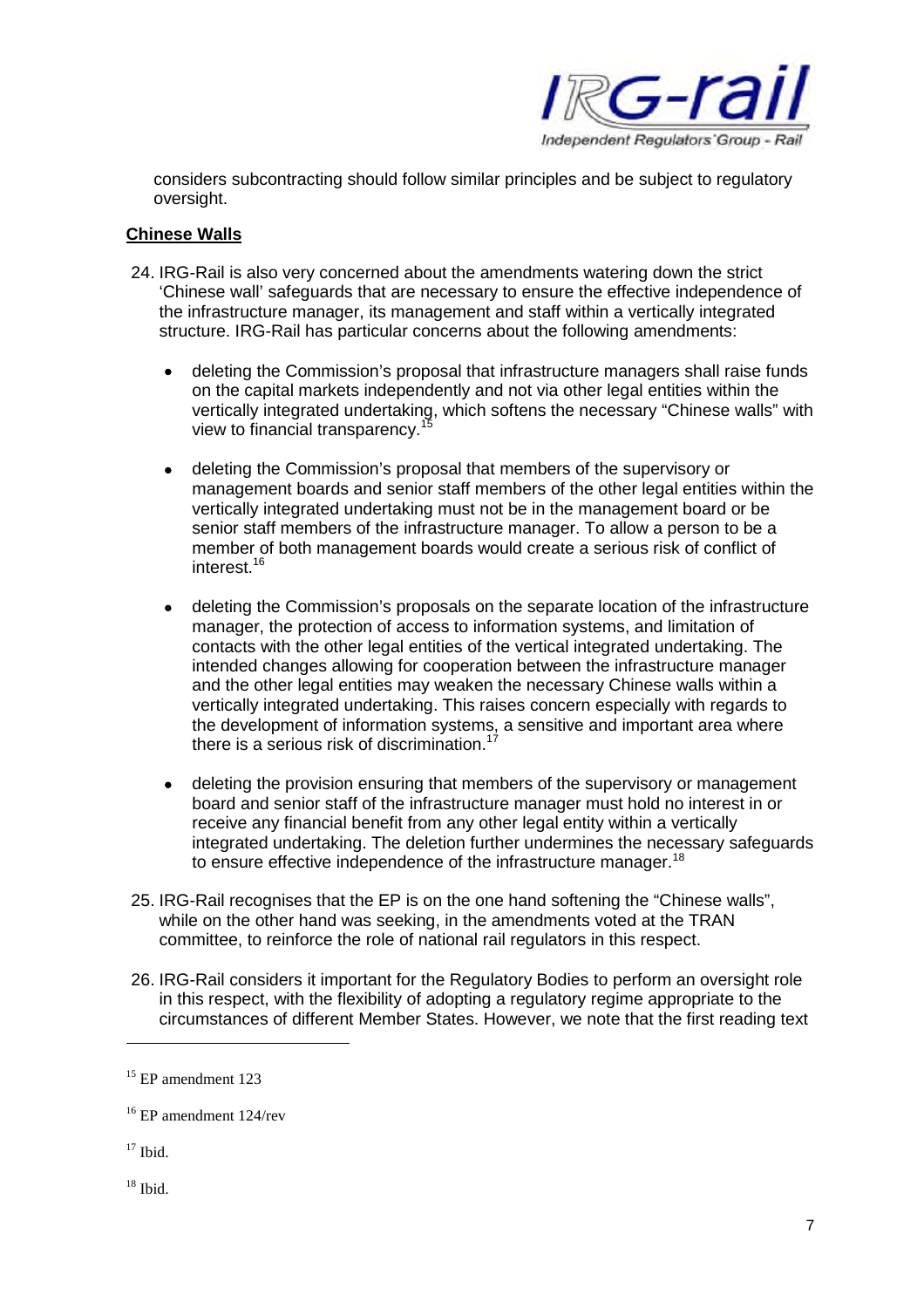

has moved these regulatory functions to a recital<sup>19</sup> and that at this stage the provisions do not ensure proper harmonisation of minimum standards. We emphasise the importance of clarity with regards to a minimum level of compliance and the necessity to have this regulatory function reflected in a proper article. This will foster legal certainty, and support the role of Regulatory Bodies in Member States where these requirements are not yet in place.

- 27. With a view to providing legal certainty and a minimum level of harmonisation in all Member States, IRG-Rail recommends reinsertion of the provisions mentioned above in paragraph 24 to ensure effective legislative safeguards. In any case such a new regulatory role of producing legally binding guidelines for the vertically integrated undertaking would be limited to the practical applications of the requirements laid down in the directive and would not be suitable to replace lacking legislative requirements. If however the European legislator felt it necessary, IRG-Rail and its members would be happy to do further work in this area with a view to such guidelines. In any case IRG-Rail recommends introducing the necessary legal provisions to make it clear that Regulatory Bodies are responsible for the compliance with the requirements laid down in the directive, and have the power to intervene not only upon appeal but also *ex officio.*
- 28. IRG-Rail particularly welcomes the deletion of those parts of the planned procedure for verification of compliance regarding the equivocal role of the Commission to decide whether legislation has been applied correctly in this respect. However, we would recommend reinsertion of the role of Regulatory Bodies being responsible for monitoring and controlling the application of legislation to ensure a level playing field.<sup>20</sup>

# **Establishment of an integrated through-ticketing scheme**

- 29. IRG-Rail generally agrees that further rules on passenger's rights as regards travel information and ticketing may help to increase the use of rail. IRG-Rail sees the clear benefits passengers can gain from through-ticketing. Furthermore, IRG-Rail welcomes the effort to include definitions of the terms "integrated ticketing scheme" and "through tickets".<sup>21</sup>
- 30. As stated in previous papers, IRG-Rail would generally prefer a non-mandatory approach which foresees national discretion in order to take into account the needs and conditions of the national railway market, and allowing for market-driven solutions.
- 31. In our view an unclear concept of a mandatory "interoperable through-ticketing and information system" could be counter-productive and might have an impact on successful market opening and efficient competition between railway undertakings. Any proposed scheme should be backed by a robust impact assessment. This is of particular importance with view to the possible impact on the variety of offers and price competition, which is crucial to the benefit of customers.

 $19$  EP amendments 33, 40

 $20$  EP amendments 101 and 125/rev

 $21$  EP amendment 52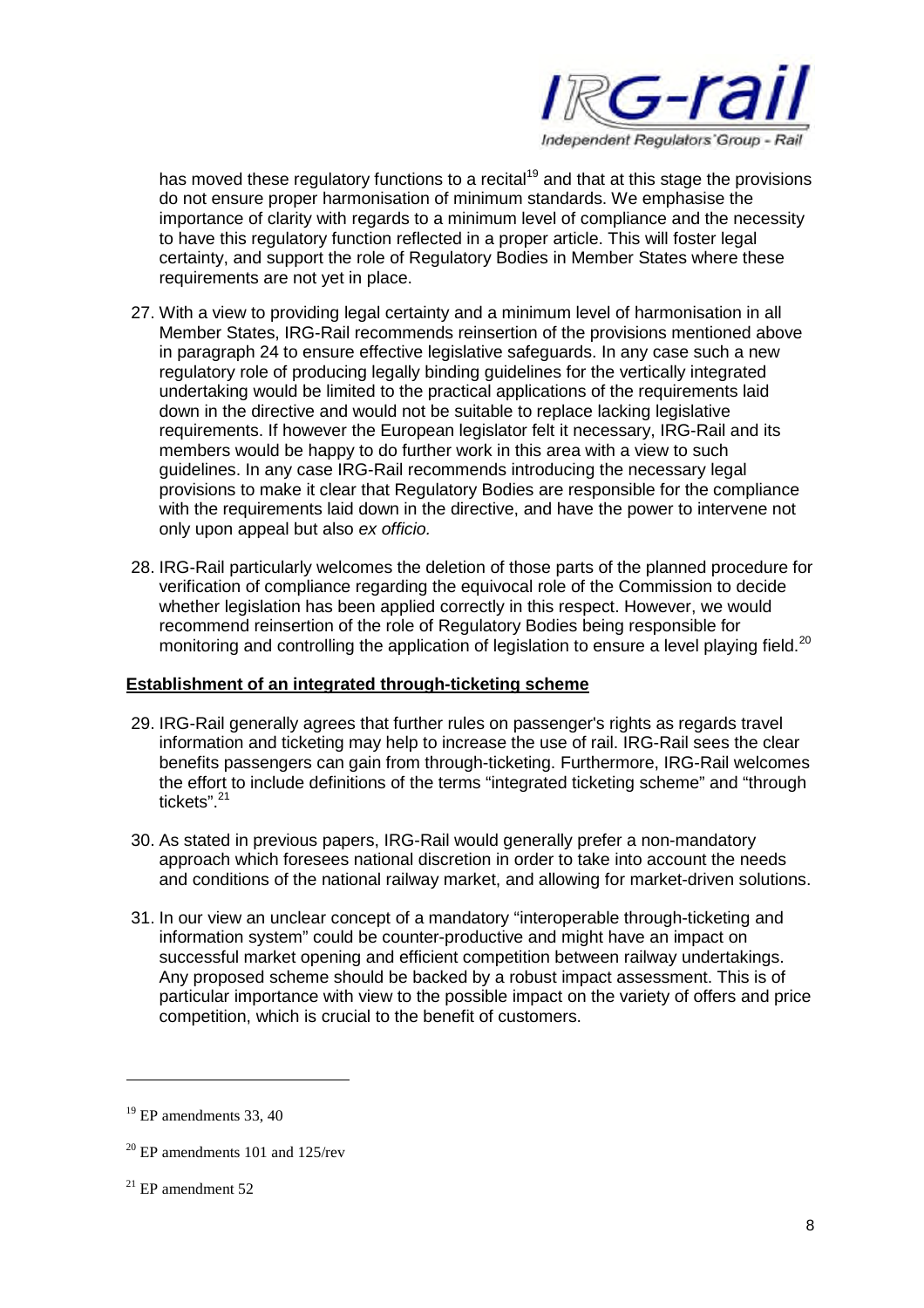

- 32. The concrete approach chosen by the EP<sup>22</sup> is still unclear. While obliging all railway stakeholders to use an interoperable through-ticketing and information scheme, Member States must require railway undertakings to set up such a common scheme for the supply of tickets, through tickets and reservations for public passenger transport provided under public service contracts only (or must empower relevant competent authorities for public service obligations). Open access services must have non-discriminatory access to the scheme. IRG-Rail sees neither the rationale nor the feasibility of a procedure that foresees the setting up of a common through-ticketing scheme limited to passenger transport provided under public service contracts (PSC) (and thus only by some railway undertakings) which has to be used afterwards by all railway stakeholders. Open access operators should have the opportunity to participate in the design and creation of such a scheme, if they wish to do so.
- 33. IRG-Rail supports the need to ensure that any through-ticketing system should not create market distortion or discriminate between railway undertakings. We acknowledge the envisaged role of the Regulatory Body in this respect. But we see it as essential that the development and operation of these arrangements are subject to regulatory oversight to prevent discrimination. Appropriate instruments to fulfill this task would be necessary. Therefore IRG-Rail recommends the insertion of a provision fostering the role of national Regulatory Bodies to supervise and monitor, on their own initiative, the ticketing scheme. The Regulatory Body should also be the appeal body for any complaints on methodologies, terms and conditions.

### **Role of Regulatory Bodies**

- 34. As stated above, IRG-Rail acknowledges and welcomes the trust placed in national Regulatory Bodies to perform their task. However any new competences need clear legislative requirements and a toolbox for implementation as a prerequisite. Furthermore Regulatory Bodies need to be adequately resourced and staffed in order to fulfil these functions.
- 35. IRG-Rail welcomes the amendments regarding the role of national Regulatory Bodies with respect to access charges<sup>23</sup>. With regard to a smooth functioning of the whole capacity allocation process and given the fact that usually a change of charges is published in the network statements<sup>24</sup>, IRG-Rail recommends that the notification to the Regulatory Body should in the first instance be linked to the date of network statement publication<sup>25</sup> and, if not applicable, to the allocation process, two months at the latest prior to path requests, since the date of entry into force may vary among Member States. This would avoid a situation where the proposed change is published without having been checked by the Regulatory Body yet with the uncertainty that it might probably – after the check – be adjusted again.

 $22$  EP amendment 72

 $23$  EP amendment 79

 $24$  Directive 2012/34/EU Annex IV, 2

<sup>&</sup>lt;sup>25</sup> Directive 2012/34/EU Article 27  $(4)$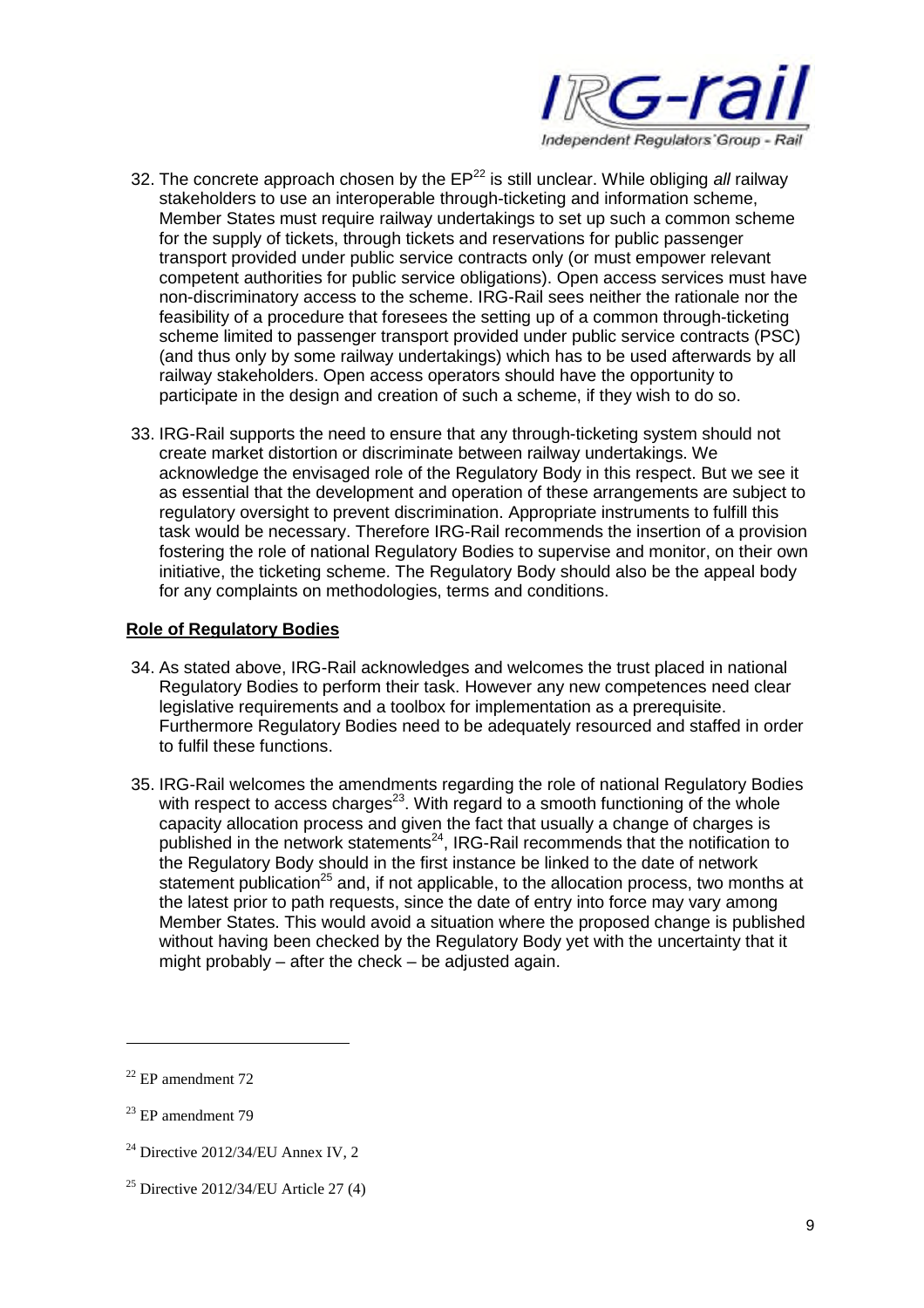

- 36. Furthermore IRG-Rail welcomes the amendments specifying the role of the Regulatory Body in approving and overseeing framework agreements and the proposed clarifications with regard to appeals in this respect.
- 37. We question the requirement for Infrastructure Managers to comply with the decision of a Regulatory Body at the latest one month after receiving notification of that  $decision<sup>26</sup>$ . The decisions of Regulatory Bodies include, where necessary, timescales and deadlines for compliance, as outlined in the current legislation. These timescales may vary on a case-by-case basis. The time limit of one month that is proposed by the EP may not be feasible in practice, and risks the creation of unnecessary administrative burdens.
- 38. Regarding the cooperation between Regulatory Bodies<sup>27</sup>, IRG-Rail points out that the Recast already foresees reciprocal assistance in market monitoring tasks, complaint handling or investigations. We have already seen this begin to have results e.g. with the close cooperation in the European Network of Regulatory Bodies or within IRG-Rail.
- 39. The Network of European Regulators already has the possibility of giving an opinion on specific national matters affecting an international service if it is considered appropriate or on request. However, we strongly believe that neither the Network of European Rail Regulators nor any European Regulator should have supervisory, appeal and arbitrage functions. This could undermine legal certainty, and compromise the independence of the national Regulatory Body. In any case, IRG-Rail sees the Member State judiciary as the most appropriate initial route for appeals against any decision of the national Regulatory Bodies.
- 40. As stated in IRG-Rail's previous position papers we disagree with the intention to establish a European Regulatory Body. We consider rail regulation to be most effective and efficient when performed by strong and independent national Regulatory Bodies. Furthermore the new instruments foreseen by the Recast to foster consistency and cooperation between Regulatory Bodies begin to have results e.g. with the close cooperation in the European Network of Regulatory Bodies or within IRG-Rail. The creation of a European Regulatory Body at this stage could hinder the continuing emergence of independent regulation at national level and the emerging successful international cooperation.

### **Transition Periods**

41. IRG-Rail welcomes a "quick" implementation of market opening by 2019 as proposed by the EP. However IRG-Rail strongly recommends that this should be ensured for the Fourth Railway Package in general. Thus we strongly recommend that any implementing timelines should be aligned with the implementation periods of the other legislative acts of the package as well.

<sup>&</sup>lt;sup>26</sup> EP amendment 79

 $27$  EP amendment 80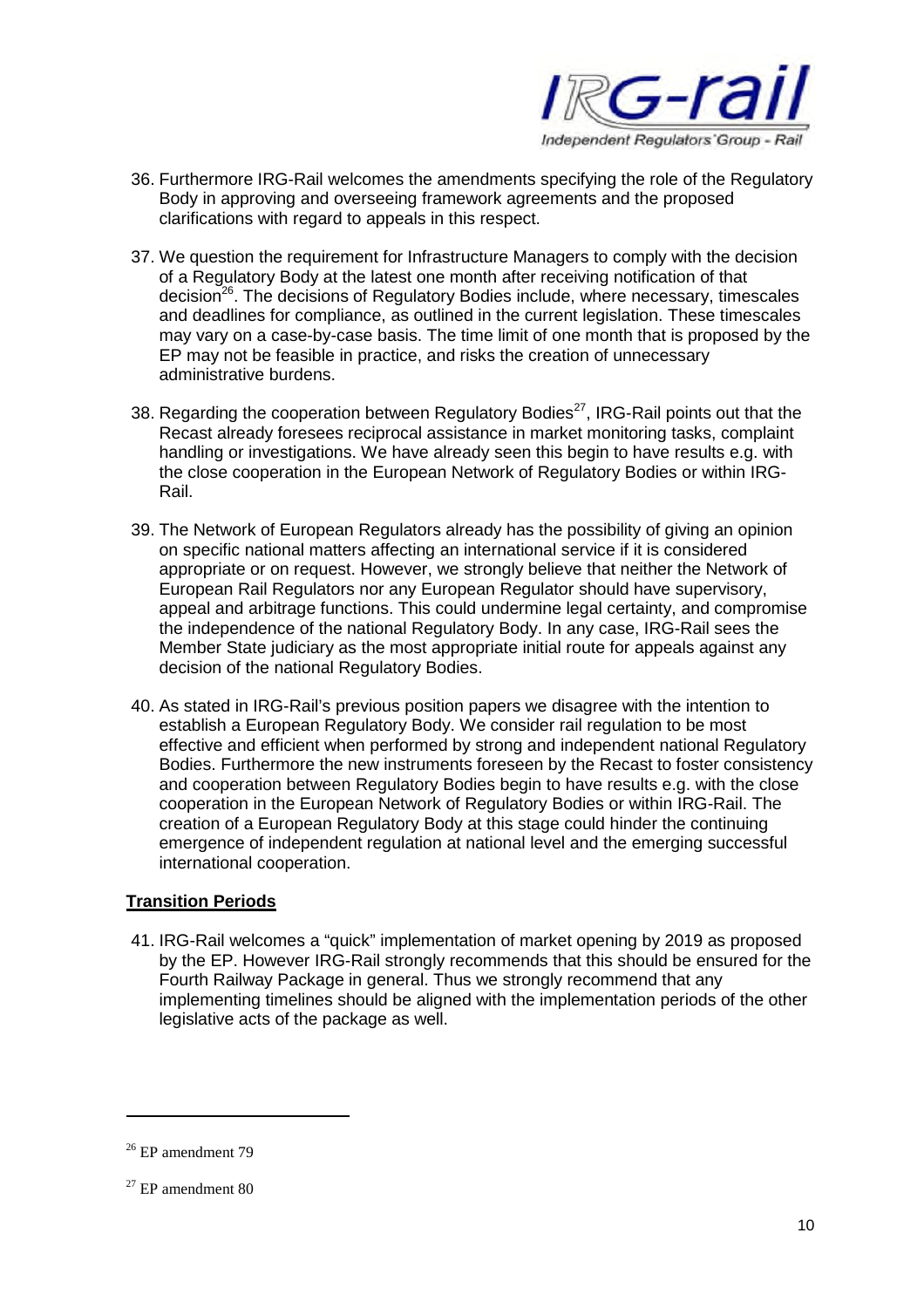

#### **III. EP Resolution on the proposal for amending regulation 1370/2007**

- 42. Our comments on the EP's first reading of the 1370/2007 Regulation focus in particular on direct award, the development of public transport plans, and the role foreseen for Regulatory Bodies.
- 43. IRG-Rail fully supports the opening of the domestic rail passenger market and the objective of reducing the cost of services to consumers whilst maintaining high quality and performance standards. We therefore oppose the EP's proposals to postpone competitive tendering to 2023, and to increase the possibilities for direct award of public service contracts. Both proposed measures will seriously compromise the liberalisation agenda.

#### **Award of Public Service Obligation contracts**

44. The EP has agreed fundamental changes to proposals on the award of public service contracts, in particular: allowing competent authorities the possibility to continue with direct award. IRG-Rail opposes these amendments as they hinder competitive market opening.

#### **Direct award**

- 45. As stated in previous position papers, IRG-Rail supports competitive award as the general rule for the award of public service contracts. Such competition is not an end in itself, but provides a measure and guarantee of efficiency in the use of public funds, and performance of transport services.
- 46. We therefore strongly oppose the significant changes made by the EP to allow direct award of public services contracts, subject to efficiency and performance requirements set out in the transport plans<sup>28</sup>.
- 47. IRG-Rail accepts that direct award may be appropriate in certain circumstances, including for contracts of a small size, or when the degree and level of substantial technical specificity makes it unrealistic to conduct competitive tendering for public service contracts  $^{29}$ . The direct award of any contract on this basis should be justified to the Regulatory Body.
- 48. IRG-Rail welcomes the EP's simplification and clarification of the provisions on 'emergency measures' to allow direct award<sup>30</sup>. In some circumstances, these direct awards may need to exceed two years in duration, and IRG-Rail therefore recommends the deletion of this rigid time limit.
- 49. These provisions on emergency measures should not be open to abuse, and should not be a means of closing the market to competitive entry. There is a risk that competent authorities may invoke an 'inability to launch a tender procedure' without

 $28$  EP amendment 50, article 5.6

 $29$  EP amendment 75, article 5.4, subparagraph 1

 $30$  EP amendment 63, article 5.5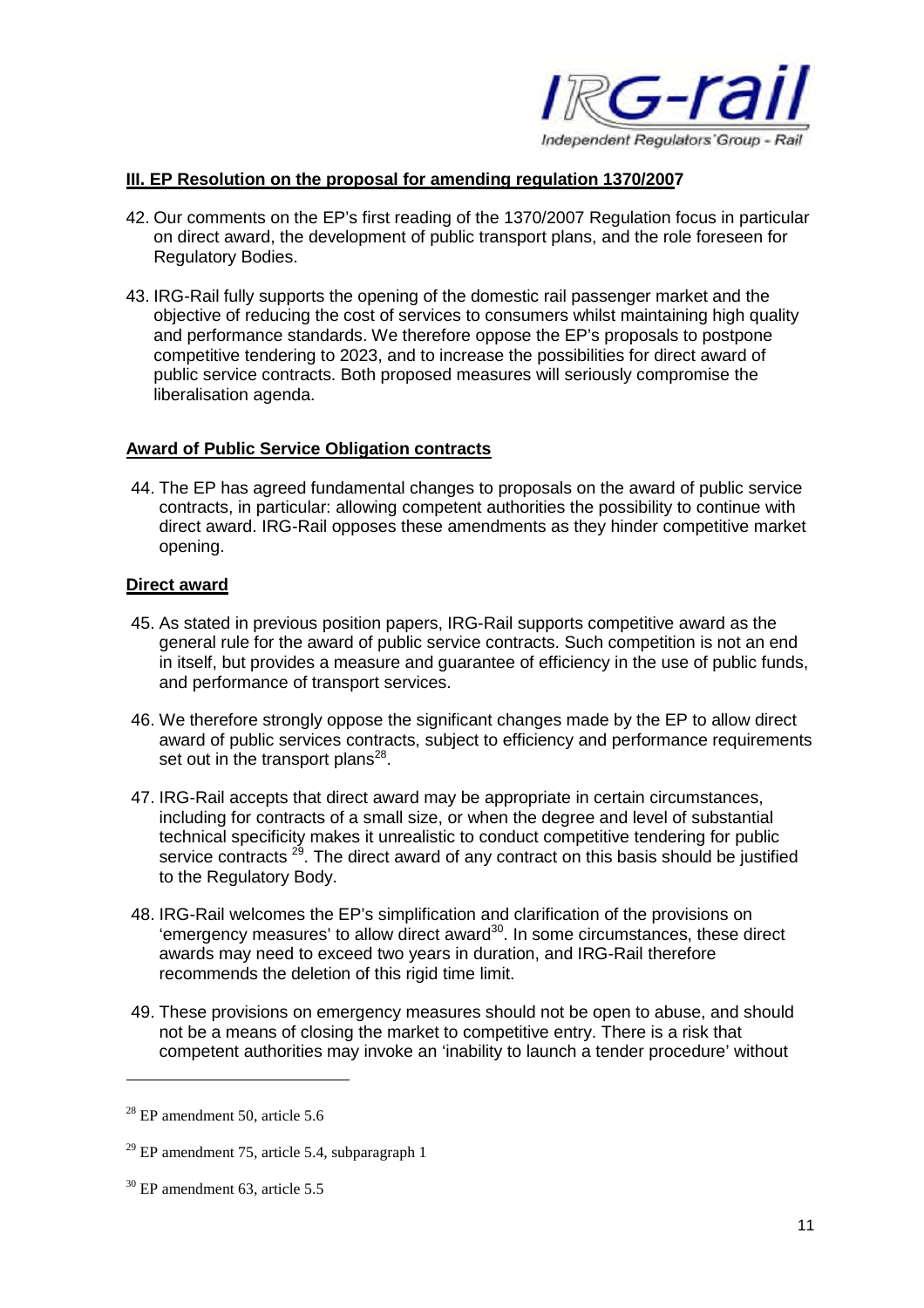

justification. Regulatory Bodies should have due powers to assess the justification and implementation of such suspensions on a case-by-case basis.

- 50. As stated, IRG-Rail opposes the decision of the EP to allow exceptions to competitive tendering on the basis of efficiency criteria. We believe that this has great potential to inhibit the benefits of liberalisation for passengers and funders.
- 51. However, and without prejudice to IRG-Rail's opposition, *if* the Council agrees with a continuation of directly awarded public service contracts, then such contracts must be made subject to rigorous requirements. This must include firm standards on efficiency, performance and cost against which the recipients of directly awarded public service contracts will be held to account, by competent authorities and regulatory bodies.
- 52. IRG-Rail has significant concerns about the EP's amendment<sup>31</sup> which fails to provide for clear requirements and proper justification of Public Service Contract awards. IRG-Rail believes this should be detailed and published in advance by competent authorities, and be subject to regulatory supervision<sup>32</sup>. Furthermore in the light of the proposed assessment role of regulatory bodies, *ex ante* powers would be necessary to ensure that regulatory bodies' decisions are properly enforced before a Public Service Contract is awarded.<sup>33</sup>.
- 53. The EP acknowledges that greater rigour will be required in the drafting of Public Transport Plans associated with direct award, and proposes the adoption of delegated acts to detail their requirements in terms of growth, service quality, cost-efficiency etc. IRG-Rail emphasises the importance of involving regulatory bodies in the development of any such secondary legislation.

### **Reciprocity**

- 54. IRG-Rail acknowledges the EP's decision to include provisions on reciprocity<sup>34</sup>, with regards to the exclusion of railway undertakings from competitive award procedures. These provisions allow competent authorities to exclude from competitive tendering for public service contracts any railway undertaking if:
	- its controlling holding company is operating domestic rail services in a Member State where there are no competitive tendering procedures for such services, or:
	- it has benefitted from directly awarded public service contract by rail which have a higher value than 50% of market share.
- 54.If such a measure is required, IRG-Rail agrees that it should be time-limited as any extensive transition period will result in limiting effective competition in the rail sector and delaying true market opening. It is also unclear how such provisions sit alongside the amendments that allow direct award of Public Service Contracts.

 $31$  EP amendment 50, article 6.6

 $32$  EP amendment 50, article 6.6

 $33$  EP amendment 50, article 6.6

<sup>&</sup>lt;sup>34</sup> EP amendments 65, recital 9a, and 68, article 5.3 and 5.3a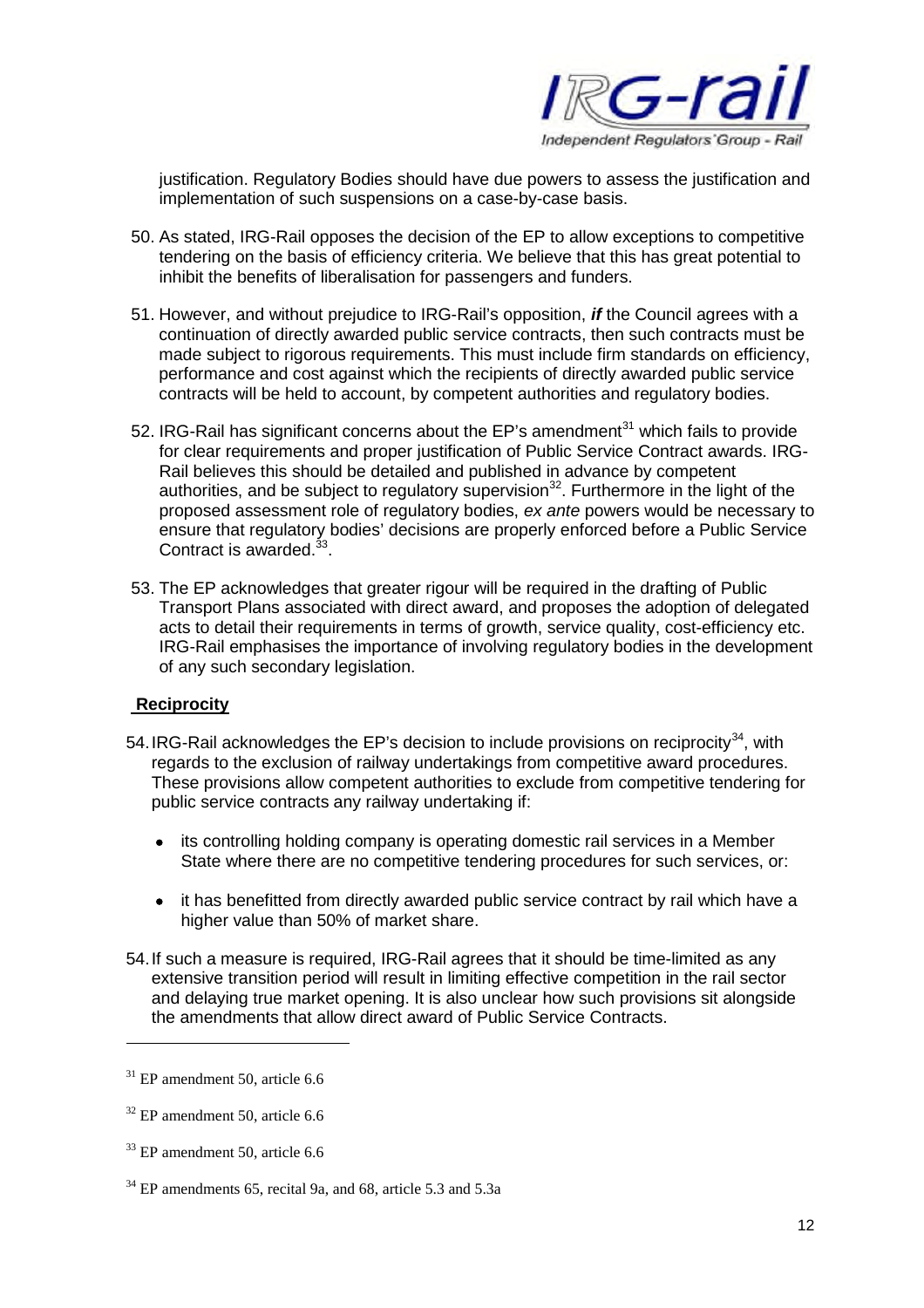

#### **Public Transport Plans**

- 55. The EP has made a number of improvements to the Commission's original proposal on Public Transport Plans (PTPs). IRG-Rail welcomes :
	- Member State discretion on the scope of the directive with regards to tram-train systems, which may be included within the scope of the regulation $35$ .
	- A more flexible definition of 'competent local authority', to allow inclusion of both urban and rural districts, as well as regions<sup>36</sup>.
	- Provisions that allow competent authorities to avoid duplicating in their public transport plans information that already exists and is available in the public domain<sup>37</sup>.
	- Better proportionality and more flexibility in the level of detail required in public transport plans, with a focus on quality, social and safety standards<sup>38</sup>.
- 56.However, IRG-Rail has a number of concerns; in particular IRG-Rail regrets the removal of the proposal allowing a Regulatory Body to assess compliance with the public transport plan on its own initiative<sup>39</sup>, even if it is more likely that Regulatory Bodies will act on the basis of a complaint. Complaints in the case of moderate violations of the public transport plan may be rare, and having no own-initiative competences to investigate such violations may in the end lead to larger violations of public transport plans.
- 57.With regard to the timescales proposed by the EP for the evaluation by Regulatory Bodies of public transport plans<sup>40</sup>, IRG-Rail considers that such timescales and process for such a procedure should reflect the challenge of gathering sufficient evidence and developing robust conclusions. As provided under other European rail legislation, Regulatory Bodies should be required to publish their decision within six weeks of receipt of all relevant information, rather than the proposed two month evaluation after filing of the complaint proposed by the EP.
- 58.In a number of instances the EP has agreed amendments that call for multimodal Public Transport Plans<sup>41</sup>. IRG-Rail supports the concept of integrated, inter-modal public transport networks. However, if Public Transport Plans are to be used as firm criteria, against which the operators of public service contracts are to be held to

<sup>41</sup> EP amendment 22, art 2a.1

<sup>35</sup> EP amendment 18, art 2.a

<sup>36</sup> EP amendment 19, art 2.c

 $37$  EP amendment 22 art 2a.1

<sup>&</sup>lt;sup>38</sup> EP amendments 25 and 27 art 2.a.1

<sup>39</sup> EP amendment 36 art 2a.6a

 $40$  EP amendment 50, art 5.6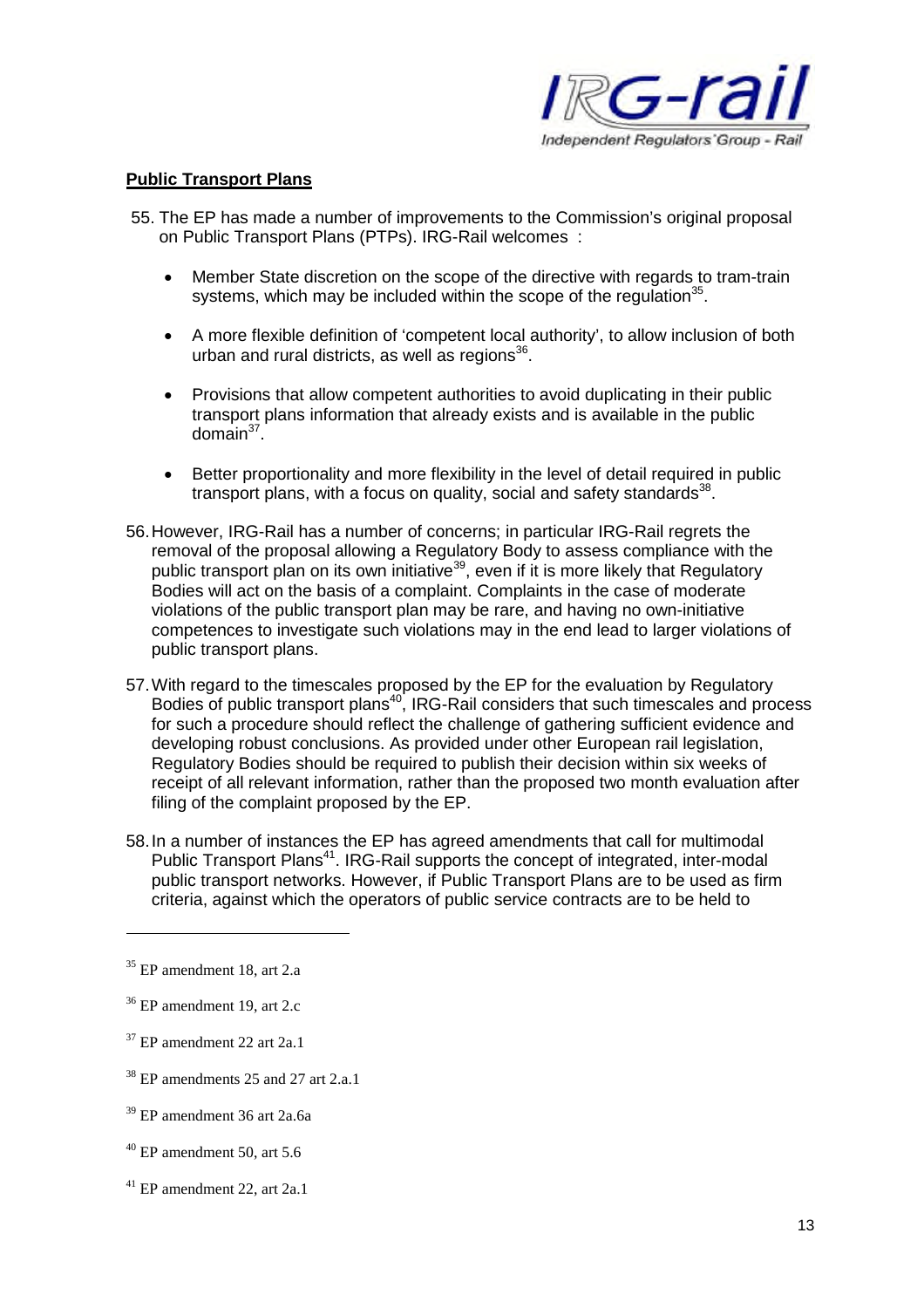

account, then it may be appropriate for competent authorities to focus primarily, or even exclusively, on rail within the relevant Public Transport Plans. Furthermore, if competent authorities do not have a role in the specification and procurement of nonrail services then their Public Transport Plan should not have to include provisions on other modes.

- 59. With regards to definition and scope, IRG-Rail welcomes the clarification in the design of Public Service Contracts that has been introduced by the  $EP^{42}$ , in particular the possibility of public service contracts for services that both do and do not break even.
- 60. IRG-Rail welcomes the general emphasis upon transparency and consultation, including the publication of public transport plans, and information on rail services operated under public service contract. IRG-Rail acknowledges the role of commercial confidentiality, as mentioned in the EP's amendments<sup>43</sup>. There will be instances where commercially sensitive information should not be published, or made available to competing railway undertakings. However, the importance of transparency in the use of public funds is paramount in giving confidence to taxpayers and investors, and the confidentiality of 'business secrets' must be proven before information can be kept from public access by the relevant competent authority or Regulatory Body. The justification should be made by the party wishing to keep information from public access, and assessed by the relevant public authority.

### **Contract size thresholds**

61. The EP has put forward a "staggered" set of thresholds for the size of public service contracts linked to the total tonne/kilometre under public service contract within Member States<sup>44</sup>. IRG-Rail welcomes the EP objective to take into account the varied topographies of domestic networks and transport flows. However it is important that the proposed differentiation in thresholds does not hinder competition, and provide for the best outcome for funders and users.

### **Compensation**

62. IRG-Rail welcomes the EP's emphasis on ensuring that public funding of directly awarded public service contracts neither falls below, nor exceeds the amount required to cover the net financial effect of public service contracts, taking into account the associated costs and revenues<sup>45</sup>. IRG-Rail stresses again the importance of transparency in the allocation of public funds, and reiterates the need to share

- <20m t/km: Croatia, FYROM, Greece, Latvia, Luxembourg, Slovenia
- 20m 100m t/km: Denmark, Finland, Hungary, Norway, Slovakia
- 100m 200m t/km: Austria, Netherlands, Poland
- >200m t/km France, Germany, UK

 $45$  EP amendment 10

<sup>42</sup> EP amendment 20 art 1.1b

<sup>43</sup> Eg: EP amendment 43 art 1.3d

<sup>&</sup>lt;sup>44</sup> Our analysis of national market volumes, based on the total passenger train kilometres including open access, shows that the following Members States would fall under the following categories: